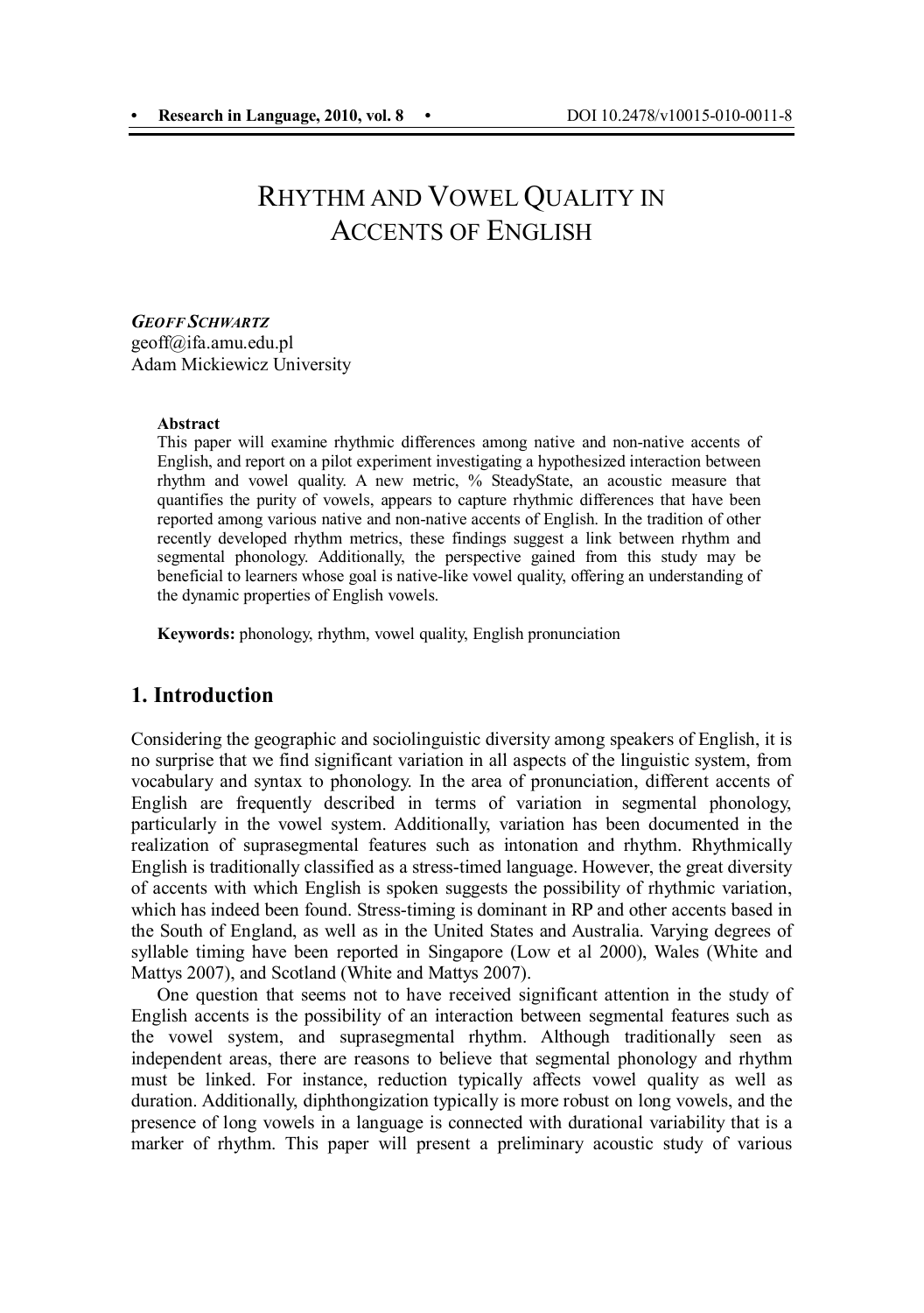accents of English. Our goal is to explore the hypothesis that vowel quality may reflect rhythmic properties of a language.

In my experience teaching American English pronunciation to Polish learners, I have noticed two basic features of English phonology that present the most serious obstacles to the acquisition of native-like pronunciation. The first of these is the vowel system. In particular, the dynamic properties of American vowels (Strange 1989) cause problems for speakers of languages like Polish whose vowels are very pure in quality. The other issue is vowel reduction. Since unstressed vowels in Polish undergo minimal vowel reduction, L1 interference frequently causes errors in the pronunciation of unstressed English vowels. These two difficulties encountered by Polish learners would seem at first glance to be independent. One concerns vowel quality, a segmental feature, while the other affects suprasegmental rhythm. However, if we adopt a holistic view of linguistic structure (Donegan and Stampe 1983), we must immediately raise the question of whether and how these two areas interact.

The rest of the paper will proceed as follows. Section 2 will discuss the role of phonological considerations in the classification of linguistic rhythm. Section 3 will discuss perceptual underpinnings behind the rhythm-vowel quality connection. Section 4 will introduce vowel quality variation of across different accents of English. Section 5 presents the experiment. Section 6 concludes with some general discussion.

#### **2. The Phonology of rhythm**

The rhythm class hypothesis goes back at least as far as Pike (1945), who built on the characterizations of "machine gun" rhythm for Italian and Spanish and "Morse code" rhythm for English and Dutch. This work spawned a hypothesis of isochrony in speech (Abercrombie 1967). In stress-timed languages isochrony between stresses was assumed, while syllable-based isochrony was assumed for syllable-timed languages. Experimental studies, however, have failed to find solid evidence of isochrony in the speech signal, suggesting that rhythm is a perceptual, rather than acoustic phenomenon.

Recent work has therefore concentrated on phonological criteria that have traditionally been linked to the rhythm class hypothesis (e.g. Donegan and Stampe 1983, Bertinetto 1989). Two such phonological observations have been employed in an attempt to quantify the assumed rhythmic typology. Vowel reduction in stress-timed languages is assumed to result in greater durational variability, measured using metrics calculated from the durations of vocalic intervals. These reduction-based metrics include Pairwise Variability Indices (PVI; Grabe and Low 2002), DeltaV (Ramus et al 1999), the standard deviation of vocalic intervals, and VarcoV (Dellwo 2006), the standard deviation of vocalic intervals divided by the average vowel duration. The other phonological criterion employed in rhythm metrics is phonotactics. Phonotactic measures include %V and %C (Ramus et al 1999), representing the total percentages of vocalic and consonantal intervals, respectively. The underlying hypothesis behind these measures is that the codas and consonant clusters found in stress-timed languages contribute to a greater consonantal portion of the signal.

These phonological rhythm metrics have been employed with varying degrees of success in describing how rhythm type might be reflected in the speech signal. In a study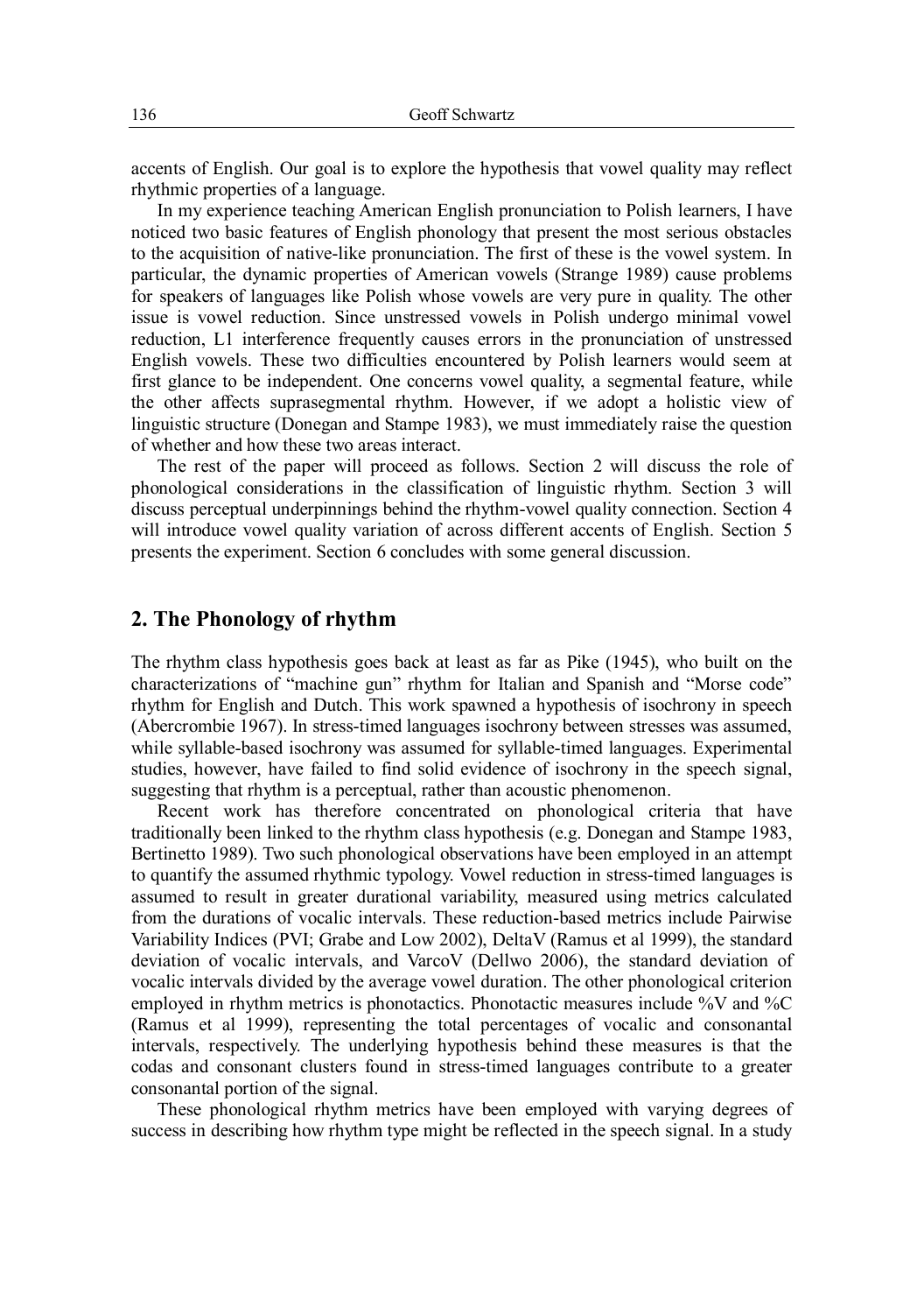attempting to evaluate rhythm metrics in terms of assumed distinctions in rhythmic typology, White and Mattys (2007) found that rate-normalised metrics based on vowels, VarcoV and nPVI-V, were the most reliable in capturing the hypothesized rhythm types. This finding suggests that of the two phonological criteria employed in the recently developed rhythm metrics, vowel reduction and variability in vowel duration is a better indicator of rhythm type than phonotactics.

The premise behind phonotactically-based rhythm metrics is that complex structures containing numerous consonants produce heavier "syllables" that attract stress in stresstimed languages. This claim may be called into question due to its reliance on the syllable as a unit of processing. Syllabic structures are language-specific perceptual constructs, as evidenced by the fact that the acoustic input /pi:k/ is heard as one syllable by English listeners and as two syllables by Japanese listeners. If rhythm is intended to be classified according to universal phonetic properties, language-specific syllable structures should not play a role. Additionally, the phonotactic approach to rhythm predicts that Polish, with its rich inventory of consonant clusters, should classify as stress-timed. Other phonological criteria, however, point to Polish as a syllable-timed language. These criteria include full vowels in unstressed positions, fixed stress, and a simple vowel inventory. Native speaker intuitions also point to Polish as being syllabletimed. These intuitions are supported by findings in Wagner (2007).

In light of the previous discussion, we may conclude that of the two phonological criteria employed in the development of rhythm metrics, vowel reduction offers more insightful measures of rhythm than phonotactics. The implication here is that the perception of rhythm stems largely from properties associated with the vocalic intervals in speech.

#### **3. Motivating the link between rhythm and vowel quality**

Under the assumption that rhythm is reflected in phonological behaviour, it is reasonable to expect that other phonological features, particularly those associated with vowels, may contribute to the perception of a language's rhythm. For example, Donegan and Stampe's (1983) holistic typology suggests a possible link between rhythm and vowel quality. They note that stress-timed languages typically have larger vowel inventories that may include diphthongs and diphthongised monophthongs, while non-stress languages have simpler systems and vowels that are relatively pure in quality. If these predictions are applied to the rhythm class hypothesis, we may consider the possibility that in addition to duration, spectral properties of vowels may provide additional insightful metrics for the description of linguistic rhythm. This paper will present a preliminary acoustic study exploring the hypothesis that rhythm may be reflected in vowel quality.

The motivation behind the premise that vowel quality may reflect rhythmic properties is rather intricate in nature, touching on a number of diverse phonological and perceptual issues. As a starting point, consider the following phonological observations. Syllable-timed languages such as Italian tend to have vowels that are more pure in quality than those found in the stress-timed languages such as English. Additionally, in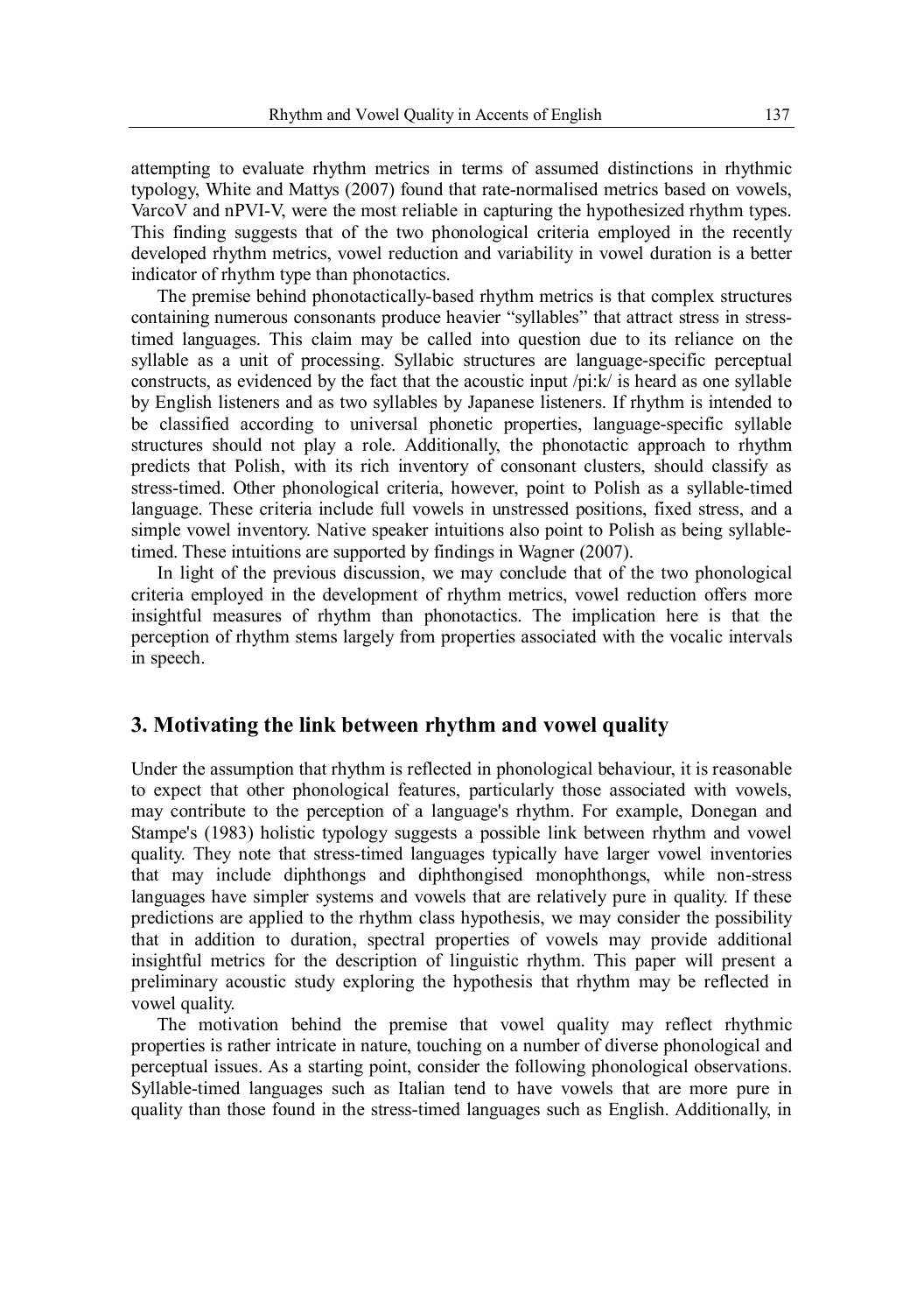stress-timed languages such as English and Danish, we may observe a more significant amount of consonant lenition than in syllable-timed languages.

Although these observations are not obviously related, perceptual considerations may suggest a possible interaction. Briefly stated, the hypothesis goes as follows. Vowels frequently function as acoustic background to the linguistic message, transmitting information about neighbouring consonants (Wright et al 1997), a fact that may have two consequences for the phonology of a language. First, CV transitions may be incorporated into the canonical representations of vowels themselves, resulting in dynamic specification (Strange 1989), in which formant trajectories, rather than static targets, form the basis of listener identification. Additionally, robust CV transitions that allow listeners to reconstruct consonants provide a perceptual license for consonant lenition – weaker consonant articulations have minimal perceptual consequences when the consonant may be reconstructed on the basis of vowel formants. In other words, when lenition is tolerated we may assume that more of the vowel serves to cue listeners to the identity of neighbouring consonants, promoting the functional role of its dynamic properties.

The connection between lenition and rhythm assumed here is founded on experimental findings in which the manner of articulation of an onset consonant affects listener identification of the p-centre, the perceptual "moment of occurrence" of a syllable (e.g. Scott 1993). In languages that have a great deal of consonant lenition, we should expect greater variability in strength, and greater variability in p-centre location. When vowels are pure in quality we may hypothesize that the reverse is true: no lenition and lesser variability in onset strength and p-centre location. Given the language-specific nature of speech perception (e.g. Boersma and Hamann 2009), we may speculate that pcentre location may be subject to further, listener induced adjustments.

In sum, our rhythm hypothesis may be represented as a set of three phonological phenomena that are predicted to interact. These interactions are schematized in (1) (for stress-timing) and (2) (syllable-timing) below.



(1) Hypothesized interaction of vowel quality and stress-timing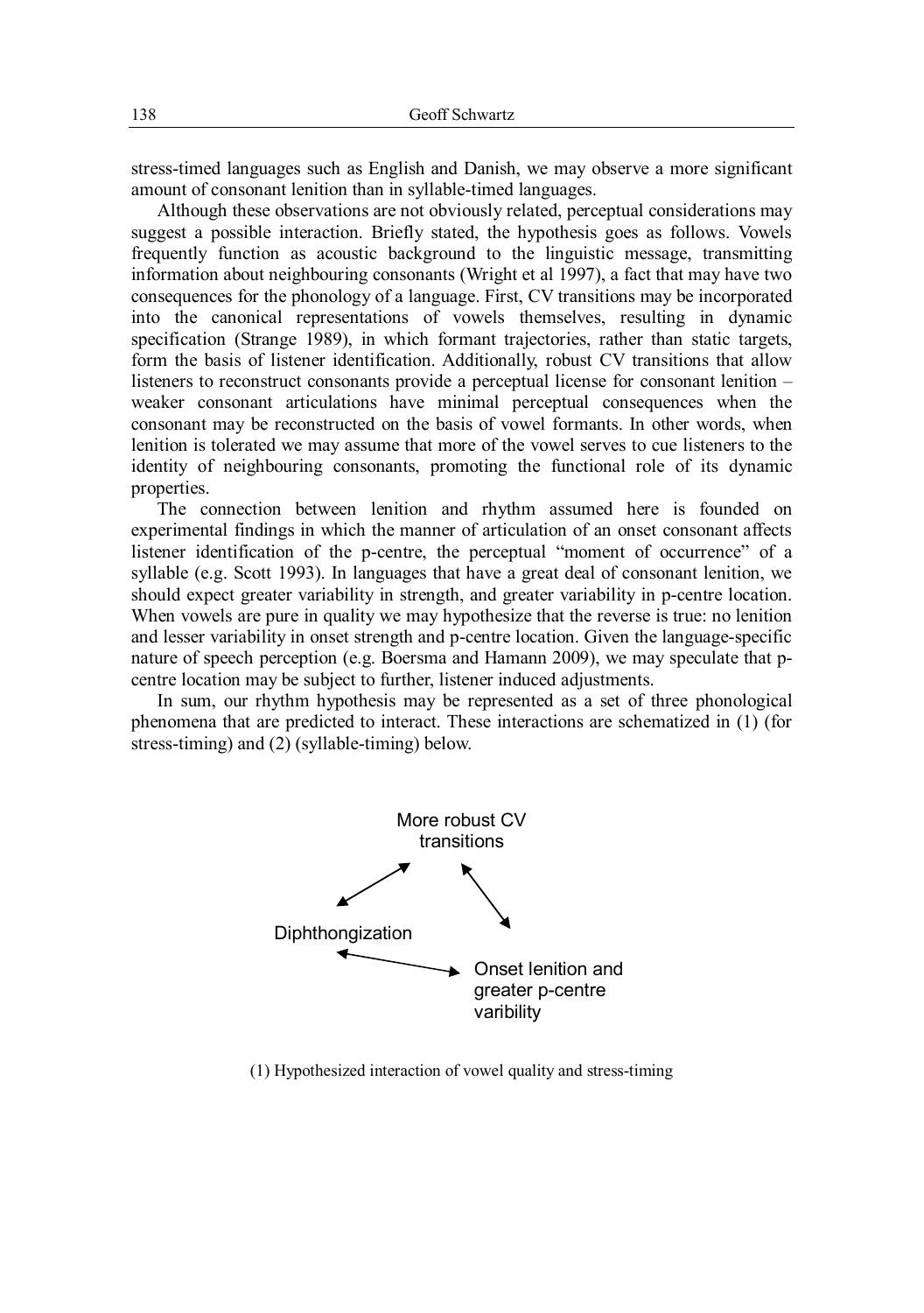

(2) Hypothesized interaction of vowel quality and syllable-timing.

Notice that no causality is assumed in these schematics. Also worth noting is that an interaction is predicted between robustness of CV transitions and vowel quality. To my knowledge, such an interaction has not been the subject of systematic experimental study<sup>1</sup>, and could serve as the basis for a new and interesting research programme.

## **4. Vowel quality in accents of English**

In considering the broad diversity of accents of English, we may notice that variation is found largely in the vowel systems. The two standard accents that most frequently serve as models for the teaching of English, Received Pronunciation and General American, save for rhoticity<sup>2</sup>, are for the most part equivalent in their consonant systems. This fact may be assumed to stem from the functional role of vowels as acoustic background for the perception of neighbouring consonants, which allows for vocalic variation with minimal consequences for intelligibility. Jenkins (2000) exploits this idea in her Lingua Franca Core proposal, noting that vowel quality is rarely a cause of communication breakdown in conversations between non-native speakers of English.

Much of the vowel quality variation that we find across accents of English may be described in terms of the degree of diphthongization of stressed monophthongs, an idea that is reflected in the fact that different symbols are used for the transcription of the vowels in the words *sheet* and *shoot*. An informal survey of such vowels suggests that diphthongisation is more significant in those dialects of English that are said to be characterized by a greater degree of stress-timing. These include RP, General American, and Australian English. Conversely, diphthongisation is minimal in Scottish and Welsh accents that have been reported to have a more syllable-timed rhythm.

 $\overline{a}$ 

<sup>&</sup>lt;sup>1</sup>Hume et al (1999) found that Korean listeners show somewhat greater sensitivity to formant transitions than American listeners. This finding says nothing about the relative robustness of the transitions in the two langauges, since only one set of stimuli, produced by a Korean speaker, was used for the perception test. Hume et al speculate that Koreans' sensitivity to formant transitions for place identification might stem from the fact that this language has a three way laryngeal contrast, so burst noise and aspiration must serve to cue manner.

<sup>&</sup>lt;sup>2</sup> Even rhoticity may be considered largely a vocalic phenomon.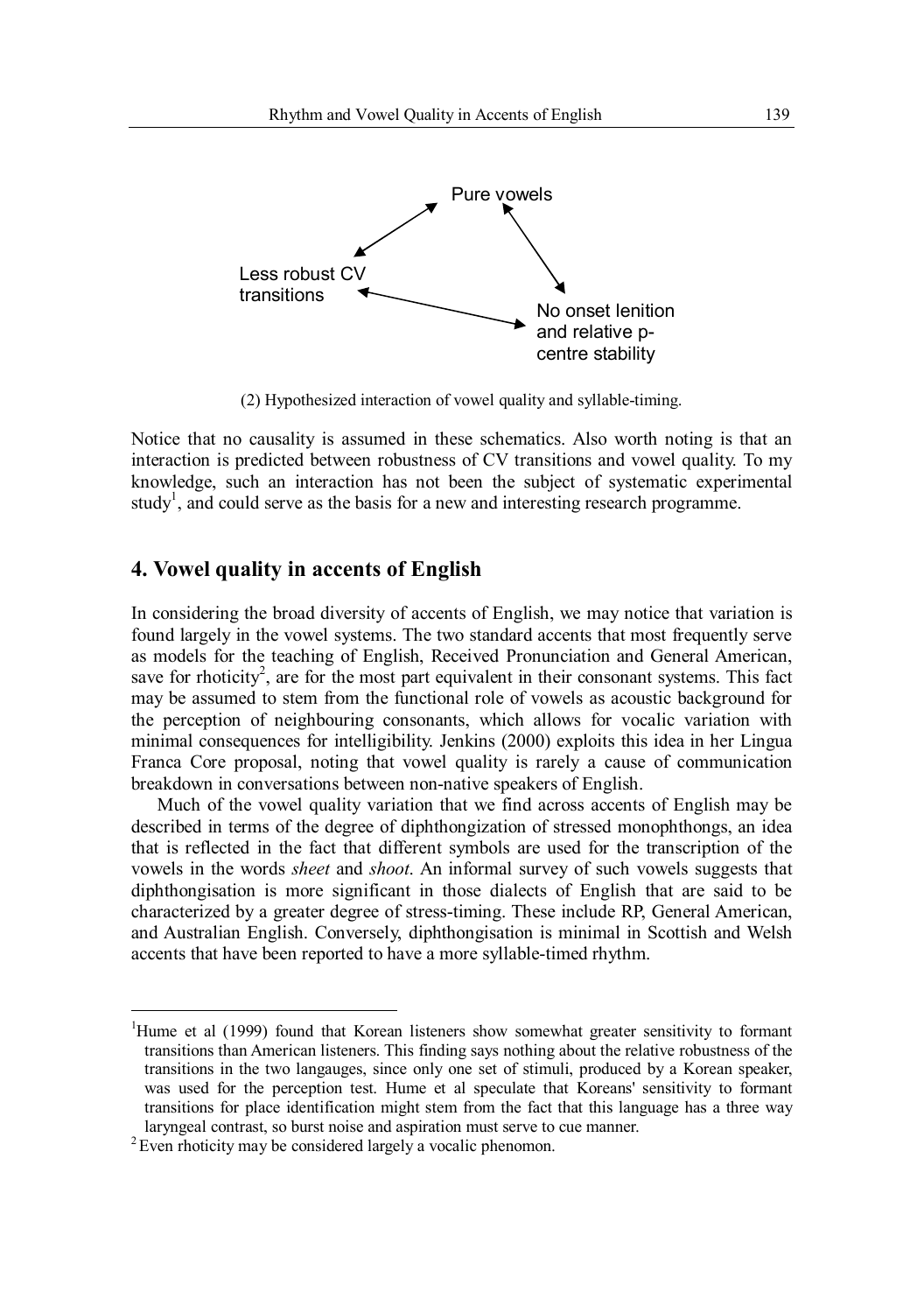

Figure 1 – Two tokens of the word *cheese*, Southern England (left) and Scotland.

For an illustration of this connection, consider Figure 1, which depicts a waveform and spectrogram of two tokens of the word *cheese*. The token on the left is produced by a Southern British English speaker, while the token on the right is produced by speaker from Scotland. Notice that the first and second formants on the spectrogram of the Scottish token stay more or less on the same level throughout the vowel, indicating pureness of vowel quality. The English token on the other hand shows diphthongisation, reflected in the display in the movement of the two formants. F1 and F2 at the beginning of the vowel are relatively close together, indicating a lowered, less fronted articulation. Later in the vowel the formants move apart towards a peripheral, /i/-like target.

Measurements of F1 and F2 taken at onset and offset of these vowels allow us to quantify the diphthongization. For the English token F1 ranges from 478Hz at onset to 350 Hz at offset, while F2 ranges from 1920 Hz at onset to 2160 Hz at offset. Converted into Bark, a psychoacoustic scale allowing better quantification of auditory sensitivity to changes in acoustic frequency, these measures translate to overall F1 movement of 1.1 Bark and F2 movement of 1.0 Bark. The Scottish token, on the other hand shows both F1 and F2 movement of 0.27 Bark and 0.26 Bark, respectively. Thus, on a perceptual scale, the formant movement associated with the English token is roughly four times as salient as that of the Scottish token. This connection is studies systematically in the experiment described in the next section.

#### **5. Experimental method**

This section will describe an acoustic study of 14 different accents of English. Acoustic measurements are made with the goal of investigating a possible correlation between vowel purity and variability in vowel durations.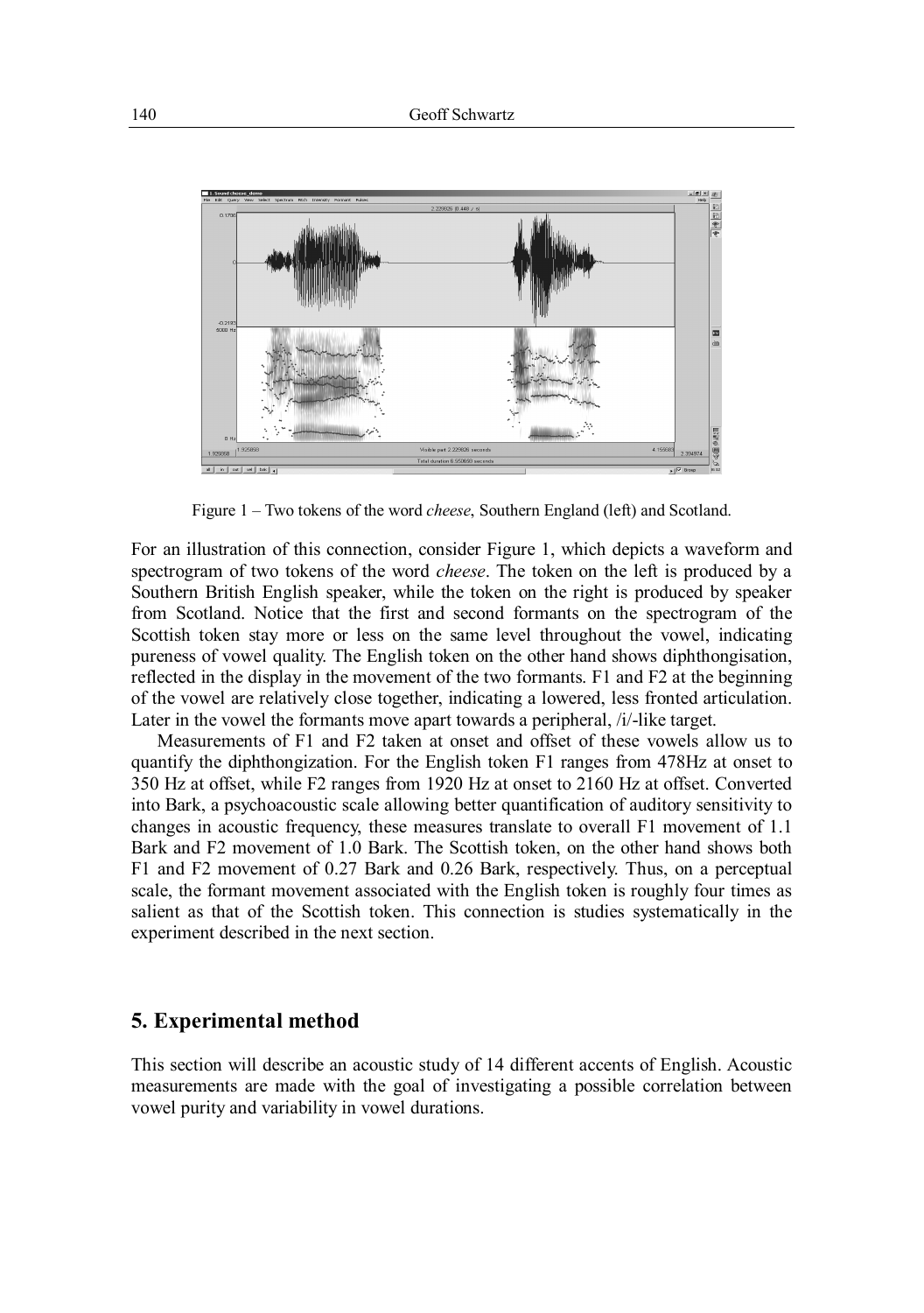#### **5.1 Data**

Fourteen samples from the Speech Accent Archive (accent.gmu.edu), in which speakers of different accents all read the same text, served as data for the experiment. The archive is particularly useful because in principle all speakers are attempting to produce identical targets, facilitating comparisons across speakers. The accent breakdown of the samples is summarised in Table 1.

| Origin           | Number of accents analysed |
|------------------|----------------------------|
| Southern England | 3                          |
| Scotland         | 3                          |
| Wales            | 2                          |
| Ireland          | 2                          |
| Southern USA     |                            |
| Poland           | 2                          |
| Total            |                            |

|  | Table 1 – Accents investigated in the acoustic study |  |  |
|--|------------------------------------------------------|--|--|
|  |                                                      |  |  |

#### **5.2 Acoustic measurements**

Two basic types of acoustic measurements were made on the data. The first sought to quantify vowel durations, and the second vowel quality. All measurements were made by hand using the Praat speech analysis program with a time-aligned waveform and spectrogram display. Vowel durations were measured in milliseconds for all vowels in each sample. Vowel quality was investigated on stressed vowels in the samples. First and second formant frequencies (in Hertz, later converted to the Bark scale) were measured at vowel onset, midpoint, and offset. Finally the portion of each vowel marked by a spectral steady state was measured (in milliseconds).

#### **5.3 Calculations made on acoustic measurements**

Two measures were calculated in the basis of the durations of vocalic intervals. The first, VarcoV, represents the standard deviation of all the vowels in a sample, divided by the average vowel duration multiplied by 100 to yield a percentage. A rate-normalized Pairwise Variability Index, the mean of the differences between successive vowels divided by the sum of vowel durations, was also calculated for vowel durations in each sample.

Four measures of vowel quality were calculated. Total formant excursion in Bark was calculated for both F1 and F2. An additional measure took the average of the two formant excursion measures. Finally, the steady state portion of each vowel was divided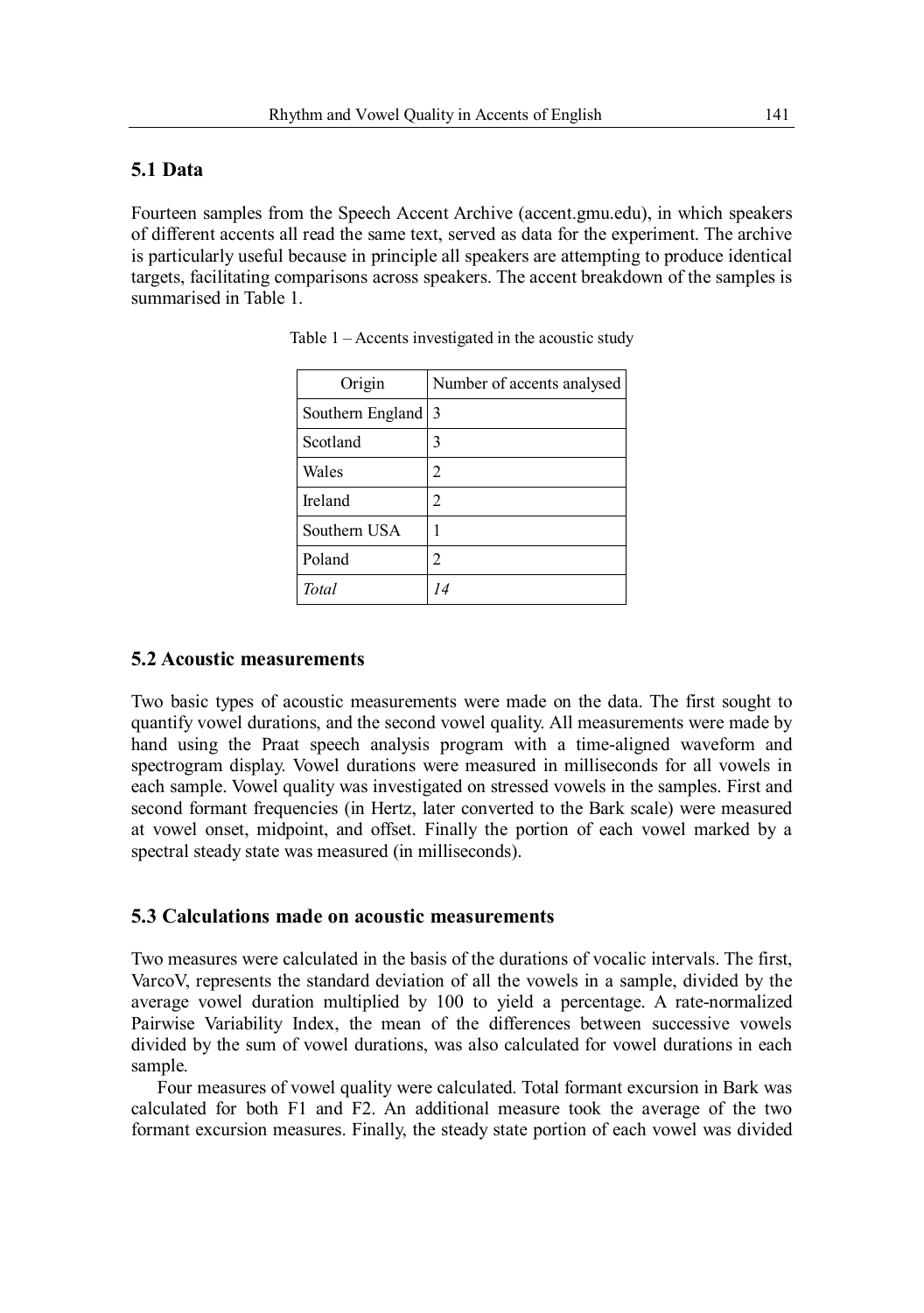by overall duration to yield a measure of vowel purity. A summary of all the metrics calculated for these data is given in Table 2.

| Metric                   | Description                                                                                                                   |
|--------------------------|-------------------------------------------------------------------------------------------------------------------------------|
| VarcoV                   | Standard deviation of vowel durations divided by mean vowel<br>duration (times 100).                                          |
| <b>PVI-V</b>             | Mean of absolute value of differences between successive vowel<br>durations divided the by sum of those durations (times 100) |
| F1 excursion             | Sum of absolute value of differences (in Bark) between F1 at<br>onset and midpoint, and midpoint and offset                   |
| F <sub>2</sub> excursion | Sum of absolute value of differences (in Bark) between F2 at<br>onset and midpoint, and midpoint and offset                   |
| F1/F2<br>excursion       | Mean of F1 and F2 excursion values                                                                                            |
| %Steady                  | Portion of each vowel characterized by spectral steady state<br>divided by vowel duration                                     |

| Table 2 – Metrics calculated from acoustic measurements |
|---------------------------------------------------------|
|                                                         |

# **5.4 Results – mean values**

The mean values for each of the calculated metrics for each accent are given in Table 3. They are arranged in ascending order for VarcoV.

| Accent         | Varco V | PVI-V | F1 exc | F <sub>2</sub> exc | F1/F2 exc | %Steady |
|----------------|---------|-------|--------|--------------------|-----------|---------|
| Poland (J)     | 35      | 46.1  | 1.45   | 0.6                | 1.03      | 62      |
| Poland (Mi)    | 36      | 47.4  | 0.69   | 0.79               | 0.74      | 55      |
| Wales (Wr)     | 37      | 43.6  | 0.84   | 0.75               | 0.8       | 51      |
| Poland (Ot)    | 38      | 61.3  | 0.85   | 1.11               | 0.98      | 56      |
| Wales (Ca)     | 39      | 55.8  | 1.02   | 0.99               | 1.01      | 53      |
| Scotland (GI2) | 49      | 57.5  | 0.74   | 0.7                | 0.72      | 48      |
| Scotland (GI)  | 50      | 61.4  | 0.82   | 0.75               | 0.79      | 56      |
| Scotland (Ed)  | 51      | 75.9  | 1.3    | 1.09               | 1.2       | 41      |
| Ireland (Du)   | 52      | 70.2  | 0.92   | 1.3                | 1.11      | 50      |
| Ireland (Be)   | 55      | 43.2  | 1.16   | 1.43               | 1.3       | 43      |
| England (Lh)   | 55      | 43.1  | 2.13   | 1.22               | 1.68      | 49      |
| England (Du)   | 57      | 65.1  | 1.06   | 1.18               | 1.12      | 43      |
| England (St)   | 62      | 65.4  | 1.82   | 0.85               | 1.34      | 49      |
| Usa (La)       | 63      | 77.8  | 2.13   | 1.76               | 1.95      | 42      |

Table 3 – Results of metrics for individual accents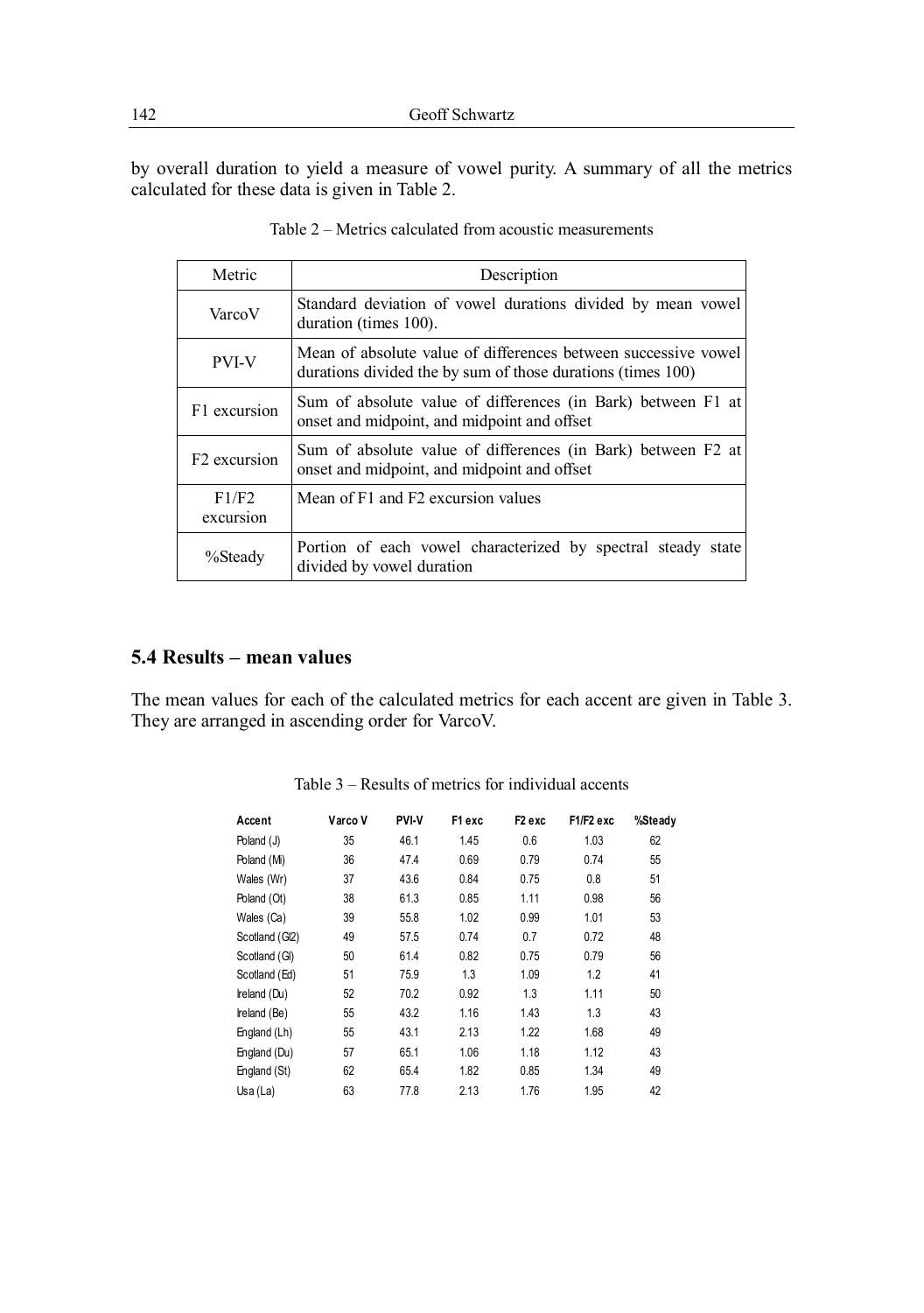#### **5.4 Results – correlations and accent comparisons**

Pearson *r* correlation coefficients were calculated between each of the vowel reduction metrics and each of the vowel quality metrics. These correlations are summarised in Table 4.

Table 4 – Pearson *r* correlation coefficients between pairs of metrics

| VarcoV-%Steady | $-0.74$ |
|----------------|---------|
| VarcoV-F1      | 0.6     |
| VarcoV-F2      | 0.61    |
| VarcoV-F1/F2   | 0.7     |
| PVI-%Steady    | $-0.72$ |
| PVI-F1         | 0.17    |
| PVI-F2         | 0.41    |
| PVI-F1/F2      | 0.3     |
|                |         |

The correlation tests show relatively high correlations between Varco V and each of the vowel quality parameters. PVI showed a strong correlation only with % SteadyState. Among the vowel quality parameters, % Steady State showed the strongest (inverse) correlations with vowel reduction measures.

Significant differences between accents were found in a number of accent comparisons in which accents were grouped according to origin. VarcoV was greater for the Southern English accents than for Scottish, Welsh, and Polish ( $p<0.05$  for each comparison). This reflects the standard view that Southern British English represents a classic example of a stress-timed language. Steady state percentage was significantly greater for the Polish accents as a group than the southern English accents  $(p>0.001)$ . No significant effects of accent origin were found for the formant excursion metrics.

#### **5.5 Discussion**

Assuming the validity of the vowel reduction metrics employed in other studies, the correlation results between the reduction metrics and the vowel quality metrics provide preliminary support for the hypothesis that rhythm may be reflected in vowel quality. We may conclude that more studies of this type, covering more data and more languages, are warranted.

The results here also provide some perspective on attempts to evaluate rhythm metrics. White and Mattys (2007) compare a number of metrics across different languages as well as different accents of English. These studies suggest that Varco V (and %V, a phonotactic metric) capture hypothesized rhythm differences better than PVI-V. In this connection we may notice that two of the accents with the lowest PVI scores characteristic of syllable timing, Belfast and Littlehampton, have relatively high VarcoV scores suggesting stress timing. Grouping accents according to PVI would mean placing these two samples in a category with two of the three Polish accents and one of the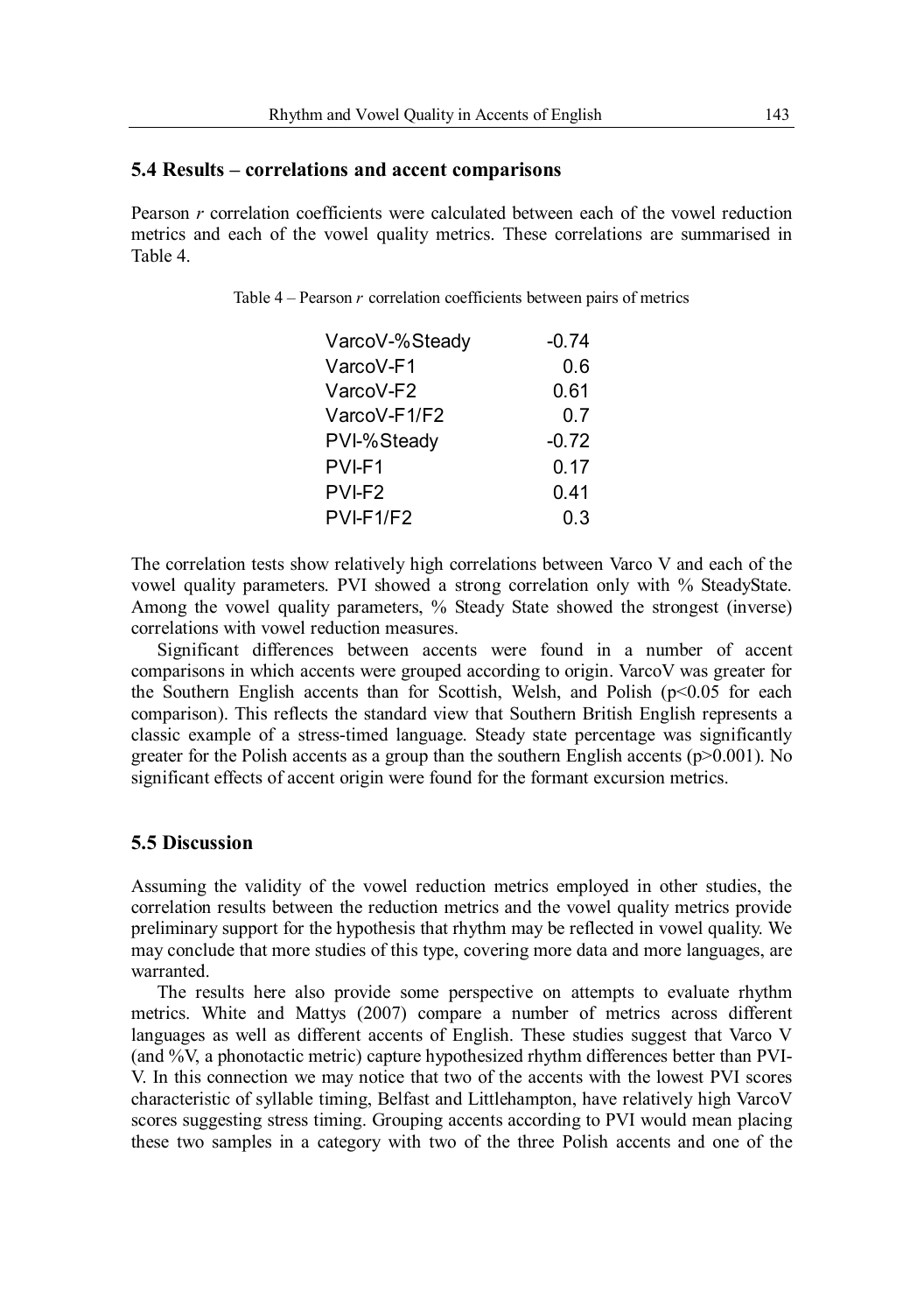Welsh ones. The VarcoV metric seems to better capture the established rhythmic characterizations of these accent groups.

The %Steady State metric is the only vowel quality metric in which significant differences were found among groups of accents. Additionally, of the vowel quality metrics, %Steady State showed the strongest correlations with the reduction metrics. These findings suggest that this metric is the most promising of the vowel quality metrics for future investigations. This indeed may be expected when we consider that the formant excursion metrics, since they do not quantify the rate of formant change, do not necessarily describe the robustness of formant movement. In other words, significant formant movement, if it is so rapid as to be almost instantaneous, may not be terribly salient. This point of course raises the question of quantification – at what point as an acoustic transition too rapid to be reliably heard? The formant excursion metrics employed here offer no insight into this issue. The %Steady metric, on the other hand, quantifies vowel purity in a more straightforward way.

## **6. General discussion**

The experiment described in this paper was borne out of a view that the interaction between segmental and suprasegmental phonology represents a pressing issue for phonological theory, and seeks to build on recent attempts to describe and quantify rhythm in terms of phonological parameters such as vowel reduction and phonotactics. Data from various accents of English suggest that vowel quality, and in particular vowel purity quantified with a %Steady State measure, may be linked with phonological vowel reduction. Vowel reduction is an interesting phenomenon in phonology since it lies at the interface between segmental features and rhythm. The possibility that vowel quality is tied to this interface as well may serve as useful building block in the construction of a holistic model of phonology in which the interaction between segmental and suprasegmental phenomena becomes transparent. In particular, we shall concentrate on how rhythmic issues may tie in with the representation of vowel quality. This in turn is closely linked with cross-accent variation in English, as well as obstacles in the acquisition of English as a foreign language.

For a long time the perception of vowels was widely assumed to be characterized in terms of a "simple target model" (for a review, see Strange 1989), in which formant values from quasi steady-state portions were taken to be acoustic targets for speakers. In the presence of acoustic variability caused by coarticulation with neighbouring consonants, listeners were said to compensate for these effects and reconstruct canonical values associated with the targets. Findings in Strange et al (1983), reconstructed in a number of later studies, provided a serious challenge to the simple target model. In these experiments, listeners were found to be able to identify coarticulated vowels *MORE* accurately than vowels produced in isolation. However, these findings, which spawned a "dynamic specification" theory of vowel perception in which formant trajectories play a pivotal role in listener identification, were largely limited to studies of English. As a result, dynamic specification may be a language-specific phenomenon, predicted by the present experiment to predominate in stress-timed languages.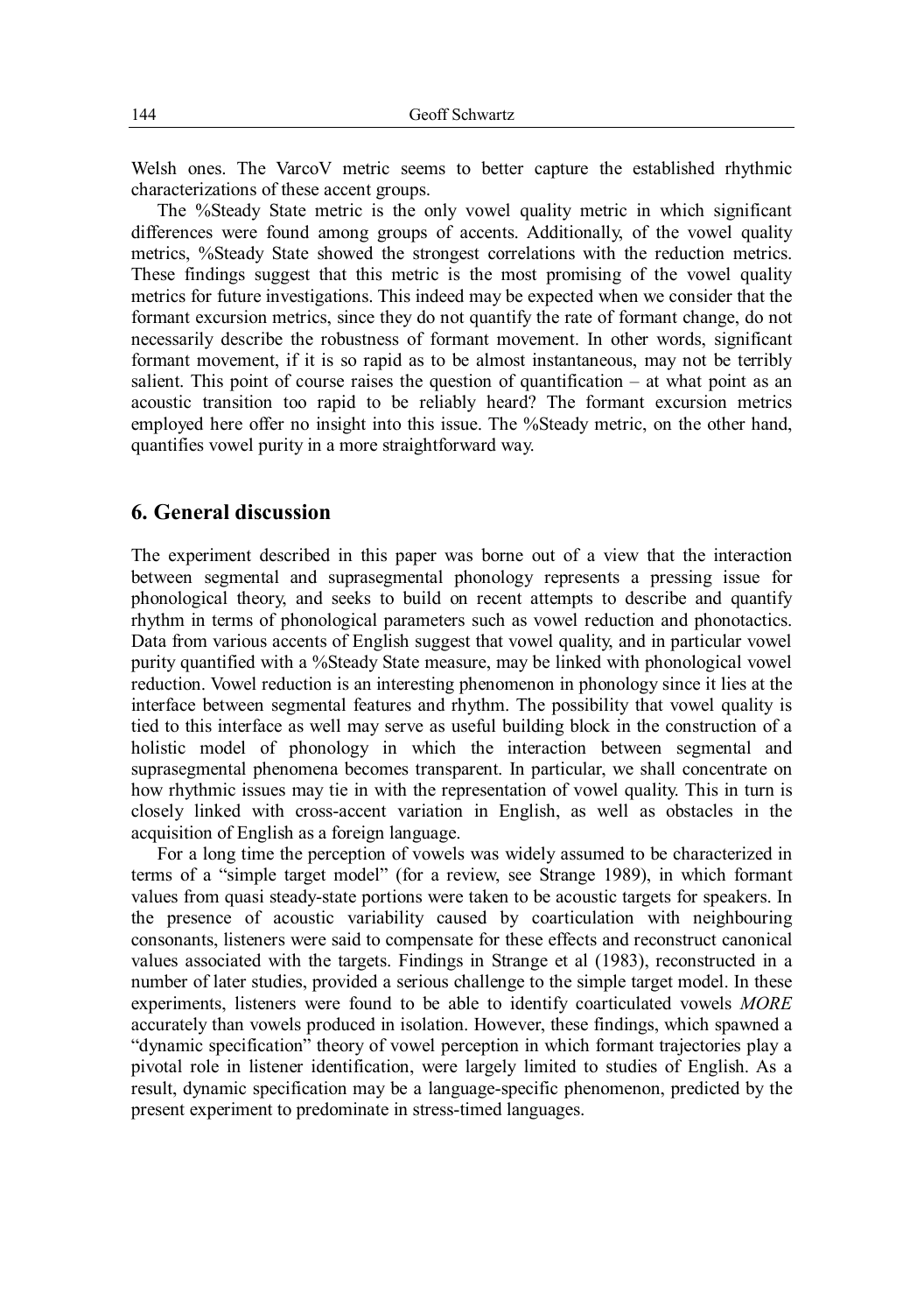Dynamic specification in English vowels has significant implications with regard to the "target" articulations of traditional transcription. We may speculate that such dynamic specifications result in variability in the temporal location at which the vowel is closest to its target. For example, the  $/i$ :/- $/i$  contrast may be represented as a difference in target location. The lax  $\frac{1}{4}$  target is typically reached early in the vowel. Tense  $\frac{1}{1}$ , on the other hand, frequently shows a pattern in which the extreme high front target is reached toward the end of the vowel. This difference is represented schematically in Figure 2, which represents the time windows occupied by the two vowels,  $\pi/2$  on the left and  $\pi/2$  on the right, with target location specified along the timeline.



Figure 2 – Schematic representation of the temporal aspects of the tense-lax contrast in English

In accents and languages with high values for the % Steady State measure, vocalic targets must be reached early. Otherwise, a "pure" vowel would be impossible. Figure 3 projects the English contrast from Figure 2 alongside a similar representation of Polish /i/, which is typically quite pure in quality. These representations provide a provocative perspective on what might constitute a foreign accent when a speaker of a syllable-timed language with pure vowels attempts to produce a long and tense  $/i$ : For example, when the word *peace* is spoken with a heavy Polish accent, native English speakers often hear *piss*.



Figure 3 – Differences in dynamic specification between Polish and English /i/

From a perceptual perspective it is likely that problems distinguishing *peace* from *piss* have less to do with tongue position or duration of the vowels than it does differences in their dynamic properties. If Polish speakers base vowel identification decisions on formant patterns early in the vowel, as suggested by findings in Schwartz (2007), mishearing *peace* is to be expected, since at the key perceptual moment for Polish listeners, the vowel has not yet reached its /i/-like target. The representations offered in the two figures capture the dynamic properties of English /i:/ that are often elusive to Polish learners. They are intuitive and easy to interpret, offering learners an additional tool for vowel acquisition that traditional vowel charts and segmental transcription are unable to provide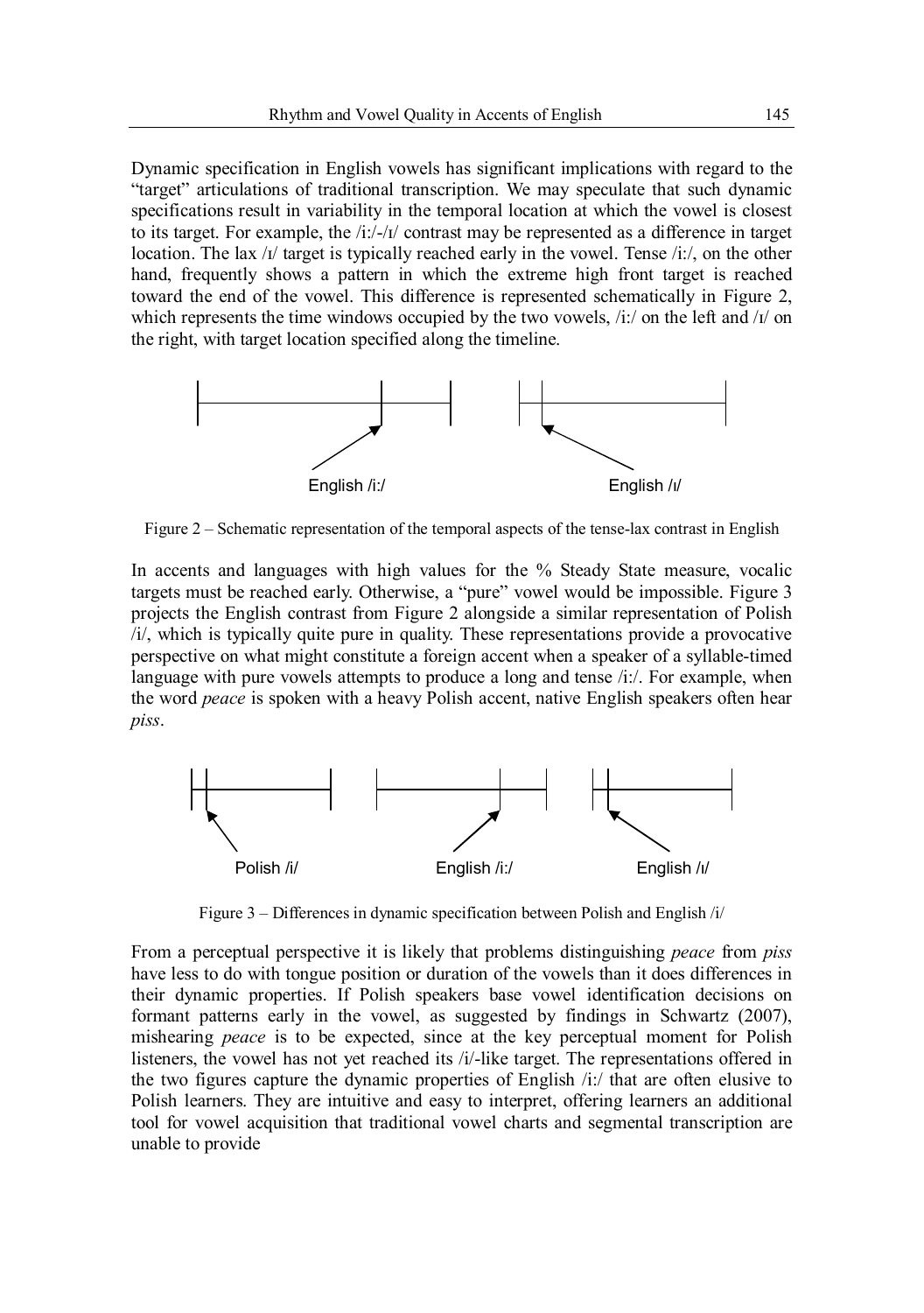An additional phonological link in the chain that underlies the hypothesis explored in this study is consonant lenition. The basic premise is that when listeners may reconstruct consonants on the basis of dynamically specified vowels, weakening has lesser perceptual consequences than it would when a lesser portion of pure vowel is available for consonant identification. Widespread lenition in a language implies significant variability in consonant strength. Acoustic properties associated with strength have been found to affect the temporal location of p-centres, perceptual "moments of occurrence" of syllables (Scott 1993). As a result greater variability in strength should result in variability in p-centre location that is expected in stress-timed languages.

Experiments on p-centre location have not, to my knowledge, investigated the possibility of cross-language differences. Many aspects of speech perception are language specific and dependent on the phonology of the given language (e.g. Boersma and Hamann 2009). Thus, it is conceivable that listeners adjust p-centre location in accordance with the language's phonological specification for rhythm. We might therefore predict that in languages with low VarcoV and high % Steady State values, the effects of onset strength on p-centre location are less significant. Rhythm is largely a perceptual phenomenon, and perception is subject to language-specific phonological constraints. As a result, a promising approach to rhythm would be to consider it in segmental rather than suprasegmental terms. This strategy offers a number of benefits for both theoretical description as well as language learning.

#### **References**

Abercrombie, D. 1967. Elements of general phonetics, Chicago: Aldine.

- Bertinetto, P. 1989. Reflections on the dichotomy `stress' vs. `syllable-timing'. *Revue de Phonetique Appliquee, 91-93,* 99-130.
- Boersma, P. and S. Hamann. 2009. Loanword adaptation as first-language phonological perception. In Calabrese, A. and W. L. Wetzels (eds.), *Loanword phonology.*  Amsterdam: John Benjamins.11-58.
- Dellwo, V. 2006. Rhythm and speech rate: A variation coefficient for deltaC. *Language and Language Processing: Proceedings of the 38th Linguistic Colloquium* ed. by Pawel Karnowski & Imre Szigeti. 231-241. Frankfurt: Peter Lang.
- Donegan, P. and D. Stampe. 1983. Rhythm and the holistic organization of language structure. In *Papers from the Parasession on the Interplay of Phonology, Morphology, and Syntax*. Chicago: CLS 19, 337-353.
- Hume, E., K. Johnson, M. Seo, G. Tserdanelis and S. Winters. 1999. A cross-linguistic study of stop place perception. In *Proceedings of the 14th International Congress of Phonetic Sciences,* 2069-2072.
- Jenkins, J. 2000. *The phonology of English as an international language.* Oxford: OUP.
- Low, L. E.; E. Grabe and F. Nolan. 2000. Quantitative Characterizations of Speech Rhythm: Syllable-Timing in Singapore English, *Language and Speech*, 43(4), pp.377- 401.
- Pike, K. L. 1945. *The intonation of American English.* Ann Arbor, MI: University of Michigan Press.